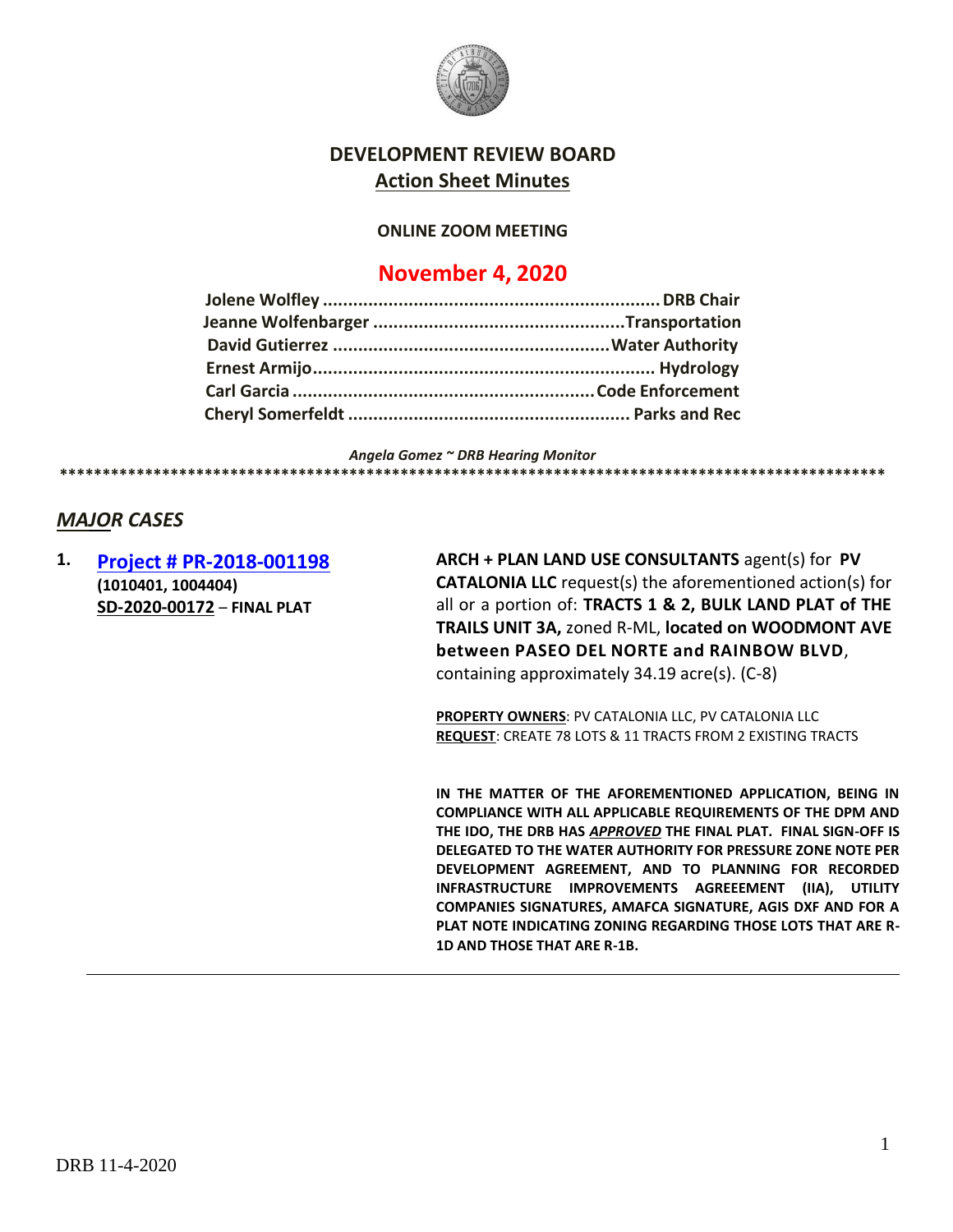| 2. | Project # PR-2020-003887<br>(1010532)<br>SI-2020-00367 - SITE PLAN                           | <b>SCOTT ANDERSON agent(s) for MICHAEL DRESKIN</b><br>request(s) the aforementioned action(s) for all or a portion<br>of: LOT 5, BLOCK 23, BROAD ACRES ADDN, zoned MX-M,<br>located at 2818 4TH ST NW, containing approximately 1.27<br>acre(s). (H-14) [Deferred from 7/8/20, 7/22/20, 7/29/20, 8/19/20, 9/2/20,<br>9/16/2, 10/28/20]]                                                                                                 |
|----|----------------------------------------------------------------------------------------------|-----------------------------------------------------------------------------------------------------------------------------------------------------------------------------------------------------------------------------------------------------------------------------------------------------------------------------------------------------------------------------------------------------------------------------------------|
|    |                                                                                              | PROPERTY OWNERS: MICHAEL DRESKIN<br><b>REQUEST:</b> SITE PLAN FOR APARTMENT WITH MORE THAN 50 UNITS                                                                                                                                                                                                                                                                                                                                     |
|    |                                                                                              | DEFERRED TO NOVEMBER 18TH, 2020.                                                                                                                                                                                                                                                                                                                                                                                                        |
| 3. | <b>Project # PR-2019-002543</b><br>SD-2020-00145 - VACATION OF PUBLIC<br><b>RIGHT-OF-WAY</b> | NEW MEXICO / ZONING agent for FRANK CHAVEZ requests<br>the aforementioned action(s) for all or a portion of: Alley<br>between CONSTITUTION AVE NW and KINLEY AVE NW,<br>4th St. and 5th St. NW zoned MX-M, located at 1425 4TH ST<br><b>CONSTITUTION</b><br>and<br>KINLEY,<br>between<br>containing<br>approximately 3,500 square feet. (J-14) [Deferred from<br>$9/16/20$ , $10/7/20$ ]                                                |
|    |                                                                                              | <b>PROPERTY OWNERS: CITY of ALBUQUERQUE</b><br><b>REQUEST: VACATE ALLEY</b>                                                                                                                                                                                                                                                                                                                                                             |
|    |                                                                                              | IN THE MATTER OF THE AFOREMENTIONED APPLICATION, BEING IN<br>COMPLIANCE WITH ALL APPLICABLE REQUIREMENTS OF THE DPM AND<br>THE IDO, THE DRB RECOMMENDS APPROVAL BY THE CITY COUNCIL FOR<br>THE VACATION AS SHOWN ON EXHIBIT B IN THE PLANNING FILE PER<br>SECTION 14-16-6(K) OF THE IDO WITH THE CONDITION FROM THE<br>WATER AUTHORITY THAT THE FINAL PLAT RETAIN A 20-FOOT<br><b>SANITARY SEWER EASEMENT.</b>                          |
| 4. | <b>Project # PR-2020-004448</b><br>SI-2020-00964 - MAJOR SITE PLAN<br><b>AMENDMENT</b>       | STUDIO SOUTHWEST ARCHITECTS - JOE BLOWERS,<br>PROJECT MANAGER agent(s) for KAIROS POWER - LANCE<br>HAGERBUCH, SR DIRECTOR ENGINEERING request(s) the<br>aforementioned action(s) for all or a portion of: LOT D1, D2<br>& D3, MESA DEL SOL INNOVATION PARK II, zoned PC,<br>located at 5201 HAWKING DR SE between HAWKING DR<br>and CRICK CROSSING, containing approximately 32.5<br>$\text{acre}(s)$ . (Q-16) [Deferred from 10/14/20] |
|    |                                                                                              | <b>PROPERTY OWNERS: KAIROS POWER, CHAVEZ STEVE &amp; GUZMAN</b><br>RUDY & DASKALOS PETE & SOULA<br><b>REQUEST:</b> MODIFICATION TO SITE PLAN for ADDITION OF A 100' x 400'<br>SHELL BUILDING APPROXIMATELY 65 FEET HIGH                                                                                                                                                                                                                 |
|    |                                                                                              | DEFERRED TO NOVEMBER 18 <sup>TH</sup> , 2020.                                                                                                                                                                                                                                                                                                                                                                                           |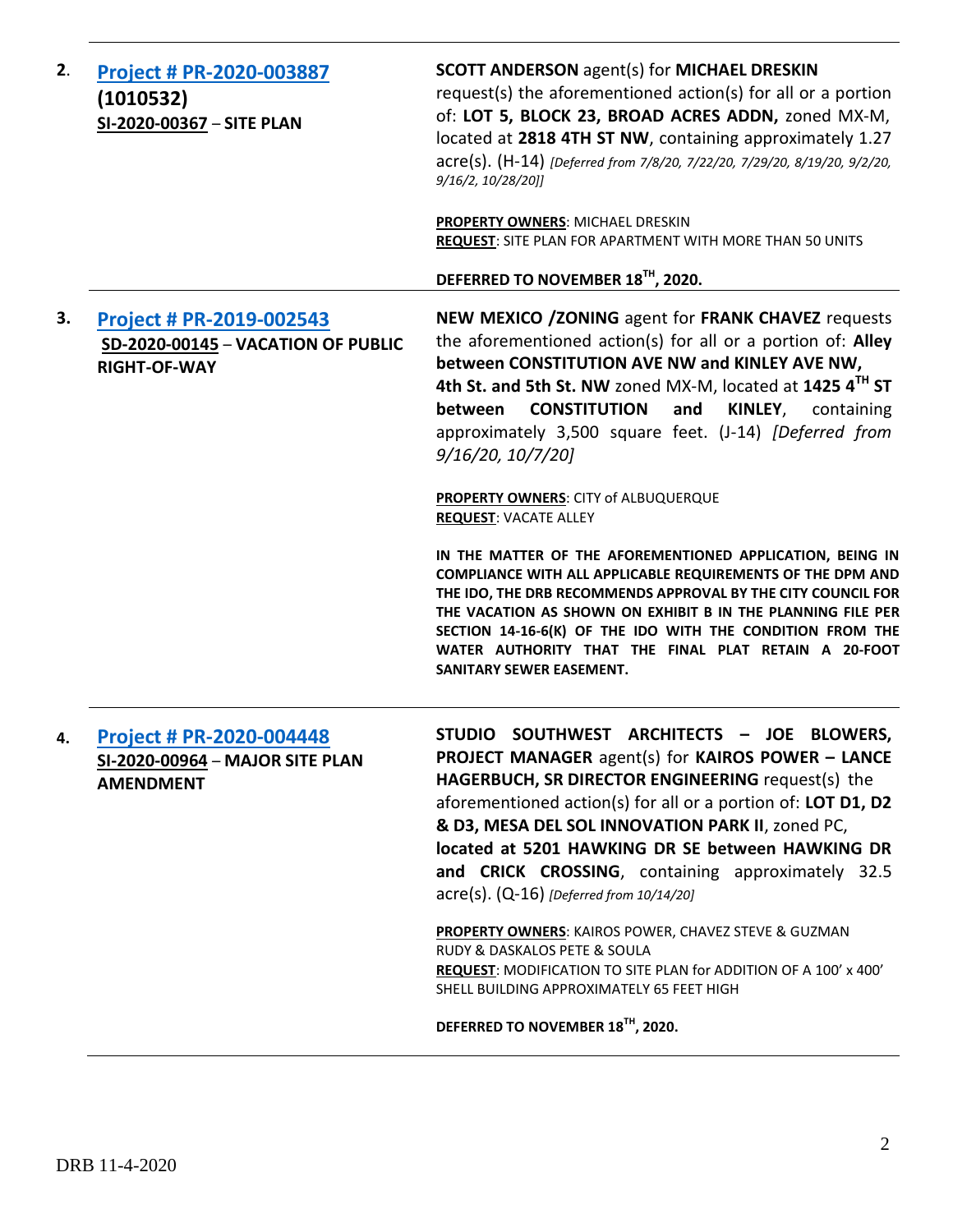## **5. [Project # PR-2019-002411](http://data.cabq.gov/government/planning/DRB/PR-2019-002411/DRB%20Submittals/PR-2019-002411_Sept_16_2020_Supplemental/Application/)**

**SD-2020-00102 – PRELIMINARY PLAT SD-2020-00103 – VACATION OF PUBLIC EASEMENT VA-2020-00154 – TEMPORARY DEFERRAL OF SIDEWALK CONSTRUCTION VA-2020-00155 -SIDEWALK WAIVER(A1) VA-2020-00157- SIDEWALK WAIVER (A2) VA-2020-00174** -**SIDEWALK WAIVER (A3) VA-2020-00179 -SIDEWALK WAIVER (A4) VA-2020-00160 -RDWAY WIDTH WAIVER (B1) VA-2020-00182 -RDWAY WIDTH WAIVER(B2) VA-2020-00183 -RDWAY WIDTH WAIVER(B3) VA-2020-00163 -RDWAY WIDTH WAIVER(B4) VA-2020-00164 -RDWAY WIDTH WAIVER(C) VA-2020-00165 -BLOCK WAIVER (D1) VA-2020-00166 -BLOCK WAIVER (D2) VA-2020-00185 – BLOCK WAIVER(D3) VA-2020-00168 – BLOCK WAIVER (D4) VA-2020-00169 – BLOCK WAIVER (D5) VA-2020-00170 – BLOCK WAIVER (D6) VA-2020-00171 – BLOCK WAIVER (D7) VA-2020-00172 – CUL DE SAC WAIVER (E)**

**ISAACSON & ARFMAN, INC**, PA agent(s) for **SUCCESS LAND HOLDINGS, LLC** request(s) the aforementioned action(s) for all or a portion of: **TRACTS A-1-A & B-1, ANDERSON HEIGHTS UNIT 4,** zoned R-1A, located at **118TH ST SW between AMOLE MESA AVE SW and COLOBEL SW**, containing approximately 82.931 acre(s). (N-08) *[Deferred from 7/8/20, 7/15/20, 8/26/20, 9/16/20, 10/14/20, 10/28/20]*

**PROPERTY OWNERS**: SUCCESS LAND HOLDNGS LLC C/O PRICE LAND & DEVELOPMENT GROUP INC

**REQUEST**: PRELIMINARY PLAT, VACATION OF PUBLIC EASEMENT, VARIANCE REQUESTS FOR TEMPORARY DEFERRAL OF SIDEWALK, SIDEWALK WAIVER, VARIANCE TO IDO, VARIANCE TO DPM

**IN THE MATTER OF THE AFOREMENTIONED APPLICATION, BEING IN COMPLIANCE WITH ALL APPLICABLE REQUIREMENTS OF THE DPM AND THE IDO, WITH THE SIGNING OF THE INFRASTRUCTURE LIST ON NOVEMBER 4TH, 2020 THE DRB HAS** *APPROVED* **THE PRELIMINARY PLAT, THE VACATION OF THE PUBLIC EASEMENT, THE TEMPORARY DEFERRAL OF SIDEWALK CONSTRUCTION AND ALL WAIVERS LISTED AS PART OF THIS PROJECT. IF AN APPROVED TRAFFIC IMPACT STUDY (TIS) REQUIRES IT, REVISED INFRASTRUCTURE LIST(S) WITH A FINANCIAL GUARANTEE MUST ADDRESS THE REVISIONS REQUIRED BY THE TIS.**

# **6. [Project # PR-2020-004086](http://data.cabq.gov/government/planning/DRB/PR-2020-004086/DRB%20Submittals/PR-2020-004086_Oct_21_2020/Application/)**

**SD-2020-00164** – **VACATION OF PUBLIC EASEMENT (PNM) SD-2020-00166 – VACATION OF PUBLIC EASEMENT(WATERLINE) SD-2020-00167 – VACATION OF PUBLIC EASEMENT(DRAINAGE) SD-2020-00165 – PRELIMINARY/FINAL PLAT VA-2020-00321 – SIDEWALK WAIVER**

**CONSENSUS PLANNING INC.,** agent(s) for **TITAN PROPERTY MANAGEMENT, LLC** request(s) the aforementioned action(s) for all or a portion of: **TRACT 1, THE FOOTHILLS,**  zoned R-MH, located on **TENNYSON ST NE between ACADEMY RD NE and SAN ANTONIO DR NE**, containing approximately 16.0519 acre(s). (E-22) *[Deferred from 10/21/20, 10/28/20]*

#### **PROPERTY OWNERS**: AMERICUS LLC

**REQUEST**: VACATE 3 EASEMENTS, REPLAT TO COMPETE VACATION AND DEDICATE ADDITION RIGHT-OF-WAY, AND WAIVER OF SIDEWALK ALONG SAN ANTONIO DRIVE.

**IN THE MATTER OF THE AFOREMENTIONED APPLICATIONS, BEING IN COMPLIANCE WITH ALL APPLICABLE REQUIREMENTS OF THE DPM AND THE IDO, THE DRB HAS** *APPROVED* **THE VACATIONS AS SHOWN ON EXHIBIT B IN THE PLANNING FILE PER SECTION 14-16-6(K) OF THE IDO. THE DRB HAS** *APPROVED* **THE SIDEWALK WAIVER AND THE PRELIMINARY/FINAL PLAT WITH FINAL SIGN OFF DELEGATED TO PLANNING FOR PROJECT AND APPLICATION NUMBERS TO BE LISTED ON THE PLAT, UTILITY COMPANIES SIGNATURES, AMAFCA SIGNATURE AND THE AGIS DXF.**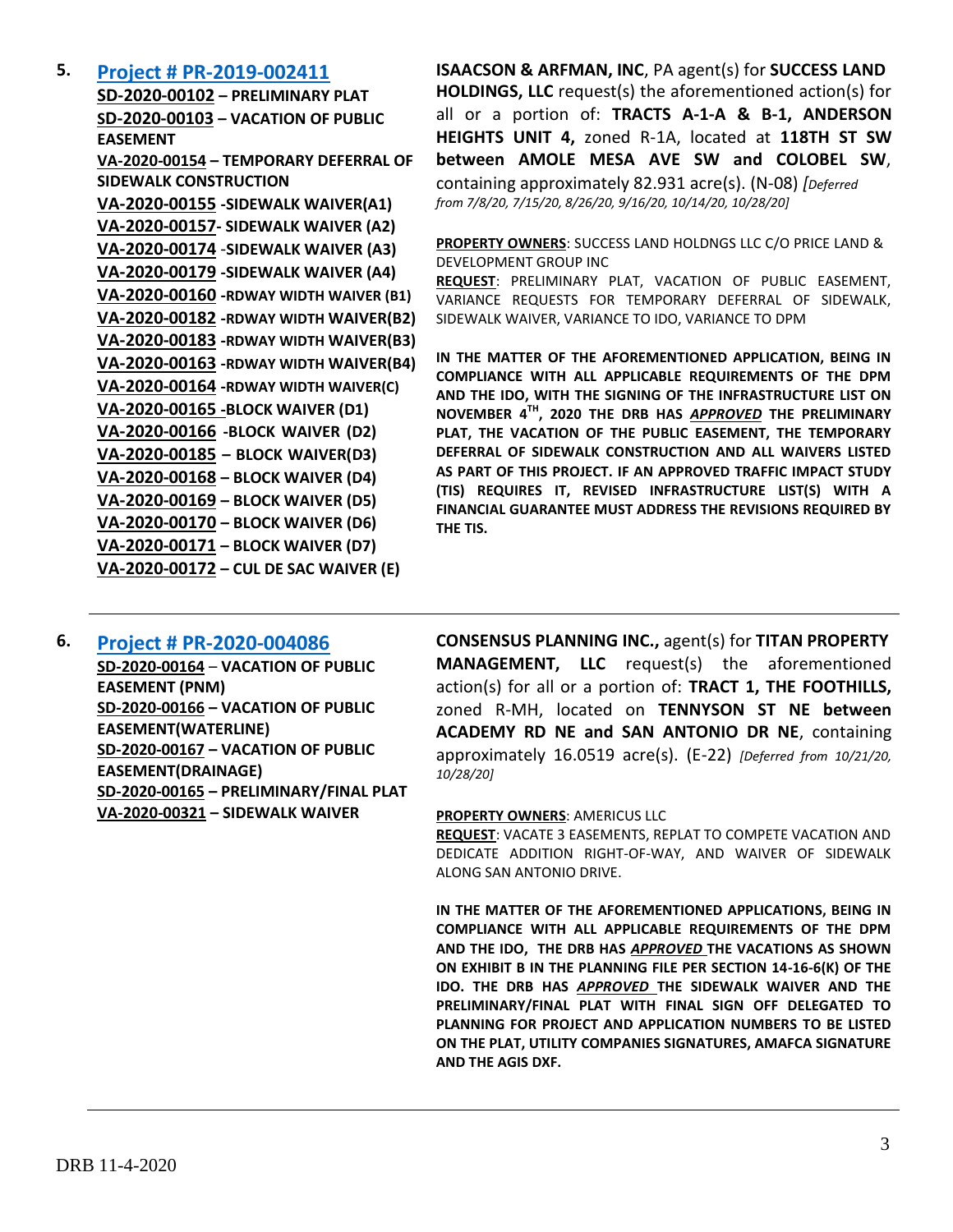| 7. | PR-2020-004086<br>SI-2020-01095 - FINAL SIGN-OFF OF EPC<br><b>SITE PLAN</b> | <b>CONSENSUS PLANNING INC. agent(s) for TITAN PROPERTY</b><br><b>MANAGEMENT, LLC</b> request(s) the aforementioned<br>action(s) for all or a portion of: TRACT 1, THE FOOTHILLS,<br>zoned R-MH, located at TENNYSON ST between ACADEMY<br>RD NE and SAN ANTONIO DR NE, containing approximately<br>16.0519 acre(s). (E-22) {Deferred from 10/14/20, 10/28/20]                                                                                                                                                                                                                                                                                                                                                    |
|----|-----------------------------------------------------------------------------|------------------------------------------------------------------------------------------------------------------------------------------------------------------------------------------------------------------------------------------------------------------------------------------------------------------------------------------------------------------------------------------------------------------------------------------------------------------------------------------------------------------------------------------------------------------------------------------------------------------------------------------------------------------------------------------------------------------|
|    |                                                                             | PROPERTY OWNERS: AMERICUS LLC<br><b>REQUEST: DRB SIGN-OFF OF A SITE PLAN - EPC FOR A 281 UNIT MULTI-</b><br><b>FAMILY RESEDENTIAL DEVELOPMENT</b>                                                                                                                                                                                                                                                                                                                                                                                                                                                                                                                                                                |
|    |                                                                             | IN THE MATTER OF THE AFOREMENTIONED APPLICATION, BEING IN<br>COMPLIANCE WITH ALL APPLICABLE REQUIREMENTS OF THE DPM<br>AND THE IDO, AND WITH THE SIGNING OF THE INFRASTRUCTURE<br>LISTS ON NOVEMBER 4 <sup>TH</sup> , 2020, THE DRB HAS APPROVED THE FINAL<br>SIGN-OFF OF EPC SITE PLAN WITH FINAL SIGN-OFF DELEGATED TO THE<br>WATER AUTHORITY FOR CORRECT METER CONFIGURATION,<br>ADDITION OF VALVE AS DISCUSSED, AND A NOTE THAT A PAPER<br>EASEMENT IS GRANTED BY THE PLAT, AND TO PLANNING FOR THE<br>RECORDED INFRASTRUCTURE IMPROVEMENTS AGREEMENTS (IIA'S)<br>AND FOR TRANSPORTATION ITEMS AS FOLLOWS: SPEED BUMP<br>DETAIL, ADA RAMP REVISION AND PAPER EASEMENT PRIOR TO SITE<br><b>PLAN SIGN-OFF.</b> |

### **8. [PR-2020-003626](http://data.cabq.gov/government/planning/DRB/PR-2020-003626/DRB%20Submittals/PR-2020-003626_Oct_28_2020/Application/PR%202020-003626%20DPM%20WAIVER.pdf)**

**SD-2020-00130 – PRELIMINARY/FINAL PLAT** *(Sketch Plat 4/22/20)* **VA-2020-00360 – DPM WAIVER**

**ARCH + PLAN LAND USE CONSULTANTS** agent(s) for **JULIAN & SUSANA CULL** request(s) the aforementioned action(s) for all or a portion of: **7A & 7B, VAN CLEAVE ACRES** zoned R-A, located at **1540 VAN CLEAVE NW between SAN ISIDRO ST and GRIEGOS LATERAL**, containing approximately 0.8233 acre(s). (G-13) *[Deferred from 7/15/20, 7/29/20, 8/12/20, 9/2/20, 9/30/20, 10/14/20, 10/28/20]*

**PROPERTY OWNERS**: JULIAN & SUSANA CULL **REQUEST**: LOT LINE ADJUSTMENT BETWEEN 2 EXISTING LOTS

**IN THE MATTER OF THE AFOREMENTIONED APPLICATION, BEING IN COMPLIANCE WITH ALL APPLICABLE REQUIREMENTS OF THE DPM AND THE IDO, DRB HAS** *APPROVED* **THE PRELIMINARY/FINAL PLAT. FINAL SIGN OFF IS DELEGATED TO TRANSPORTATION FOR A BULB OUT IN FRONT OF THE PROPERTY AND TO PLANNING FOR UTILITY COMPANIES SIGNATURES, AMAFCA SIGNATURE AND THE AGIS DXF FILE.**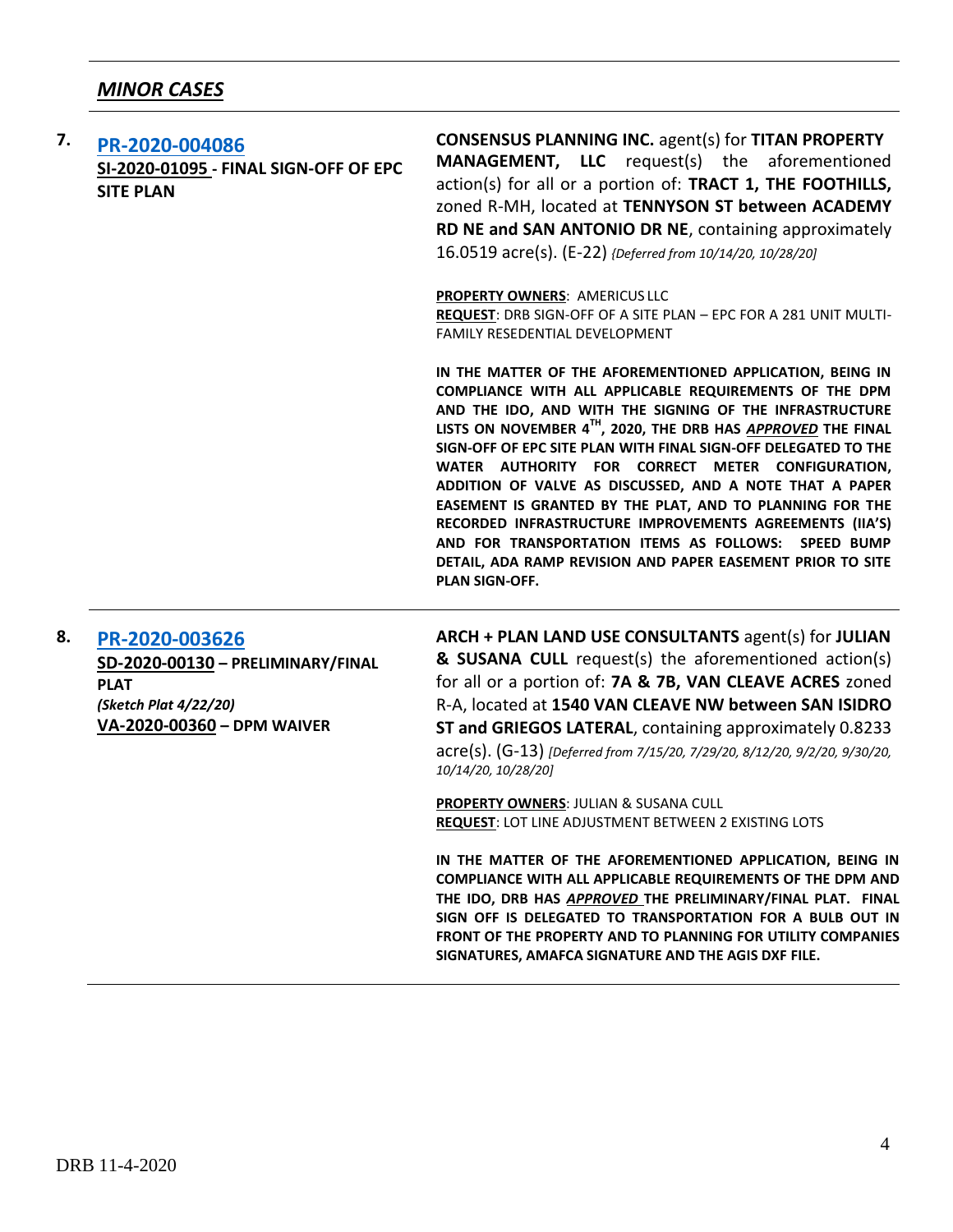| 9.  | PR-2020-004539<br>SD-2020-00169- PRELIMINARY/FINAL<br><b>PLAT</b>  | <b>ALDRICH LAND SURVEYING agent(s) for LAS VENTANAS</b><br>NM, INC. request(s) the aforementioned action(s) for all or<br>a portion of: LOTS 1, 2, 3 & 5, VILLA LOMA ESTATES zoned<br>PD, located on NORTH SIDE OF MONTGOMERY between<br>SHILOH PL NE and TRAMWAY BLVD NE, containing<br>approximately 0.2537 acre(s). (F-22) [Deferred from 10/14/20]         |
|-----|--------------------------------------------------------------------|----------------------------------------------------------------------------------------------------------------------------------------------------------------------------------------------------------------------------------------------------------------------------------------------------------------------------------------------------------------|
|     |                                                                    | PROPERTY OWNERS: LAS VENTANAS NM, LLC<br>REQUEST: CREATE 5 NEW LOTS FROM 5 EXISTING LOTS FOR<br>GRANTING/CREATION OF ACCESS AND MAINTENANCE EASEMENT                                                                                                                                                                                                           |
|     |                                                                    | IN THE MATTER OF THE AFOREMENTIONED APPLICATION, BEING IN<br>COMPLIANCE WITH ALL APPLICABLE REQUIREMENTS OF THE DPM<br>AND THE IDO, THE DRB HAS APPROVED THE PRELIMINARY/FINAL<br>PLAT. FINAL SIGN OFF IS DELEGATED TO PLANNING FOR PROJECT<br>NUMBER AND APPLICATIONS NUMBERS TO BE LISTED ON THE PLAT,<br>UTILITY COMPANIES SIGNATURES AND AMAFCA SIGNATURE. |
| 10. | PR-2019-002811<br>SD-2019-00158 - PRELIMINARY/FINAL<br><b>PLAT</b> | <b>RICHARD CHAVEZ</b> request(s) the aforementioned action(s)<br>for all or a portion of LOTS 7-10 BLOCK 44 PEREA<br>ADDITION, zoned R-1A, located at NEC of 15 <sup>th</sup> ST NW and<br><b>GRANITE AVE NW, containing approximately 0.32 acre(s).</b><br>(J-13) [Deferred from 9/11/1, 10/28/20]                                                            |
|     |                                                                    | PROPERTY OWNERS: CHAVEZ RICHARD GERARD<br><b>REQUEST: REPLAT 4 LOTS INTO 2</b>                                                                                                                                                                                                                                                                                 |
|     |                                                                    | DEFERRED TO NOVEMBER 18 <sup>TH</sup> , 2020.                                                                                                                                                                                                                                                                                                                  |